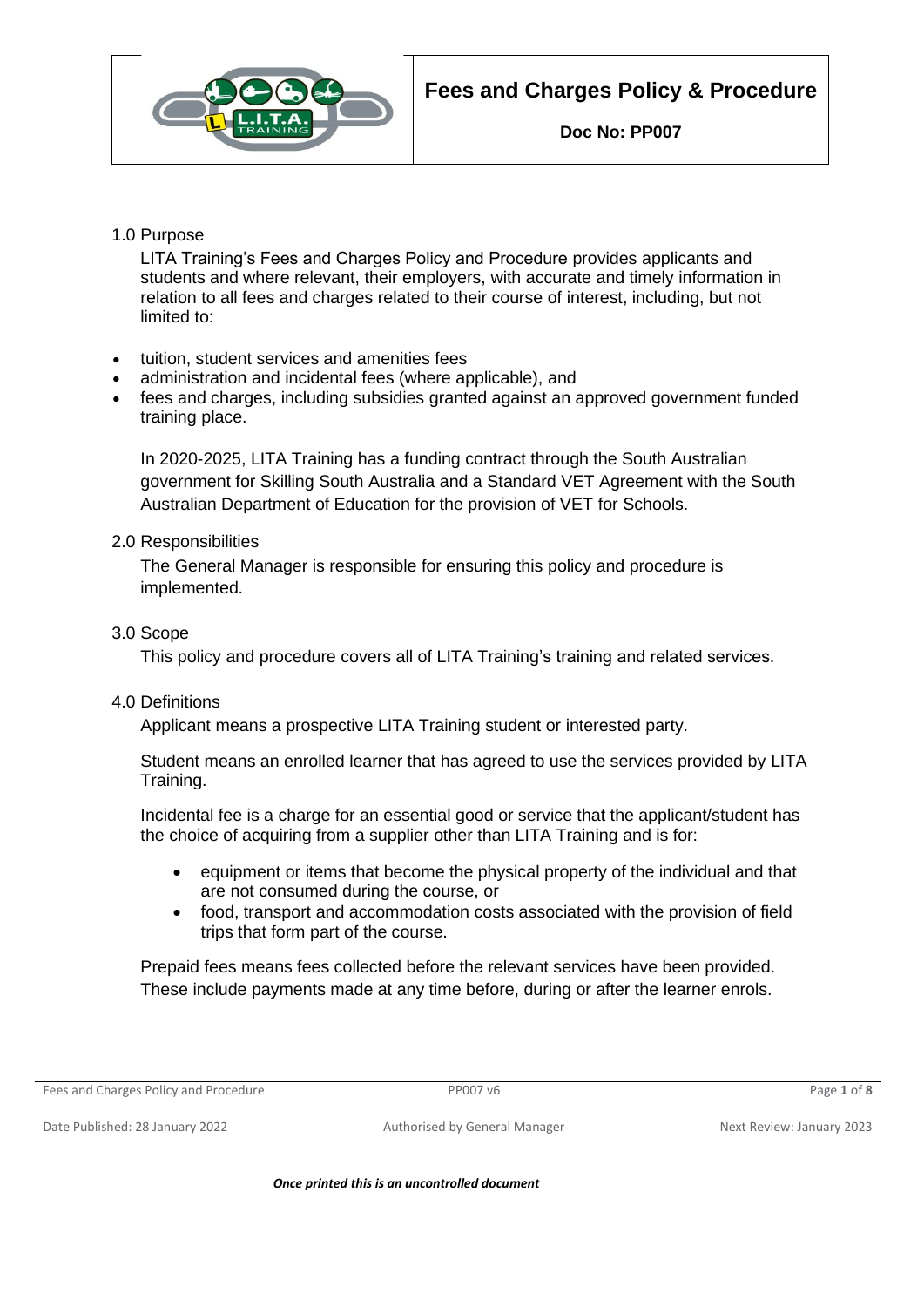

# 5.0 Policy

LITA Training is committed to protect and safeguard all students' fees and to ensure that no student is disadvantaged. The LITA Training *Fees and Charges Policy and Procedure* sets out to ensure the following principles are adhered to:

- **Transparency** all fees and charges are transparent and students have access to the necessary information to make informed decisions regarding their training.
- **Accessibility** equitable access to publicly funded training (where eligible).
- **Procedural fairness** fair and just procedures for the administration of all fees and charges, including protection for students whereby LITA Training ceases to provide a course of study in which a student is enrolled.

LITA Training adheres to all regulatory and statutory requirements about fees and charges, or any subsequent relevant directions in regard to the imposition and collection of tuition fees and other fees for government subsidised and fee-for-service training, together with financial and accountability requirements with regards to student fees.

LITA Training makes readily available through customised course brochures for each course on offer on its website, indicative fees for government subsidised training and never uses any fee amount until the amount is published on its website. Final fees and charges are determined on a case by case basis and the applicant will receive a copy of their final fees and charges, including an itemised account and what proportion the student is eligible to receive government subsidized training (subject to meeting all eligibility and suitability criteria) in a *Schedule of Fees*: this may include full or partial exemptions and rebates from fee payment based on criteria specified through funding arrangements. This Schedule will also include itemised detail of any incidental item that the student/employer is expected to provide.

The applicant/student will always receive a copy of their individualised *Fee Schedule,*  regardless of who pays (refer next point). A COPY (stamped as a 'copy') is added to the student file as evidence of the fee arrangement.

Course fees may be paid on behalf of a student by their employer or another third party. In the case of the forklift short course, where a third party will be arranging payment, LITA Training seeks a purchase order from the third party and issues an invoice for payment on completion.

Fees and Charges Policy and Procedure PP007 v6 Page **2** of **8**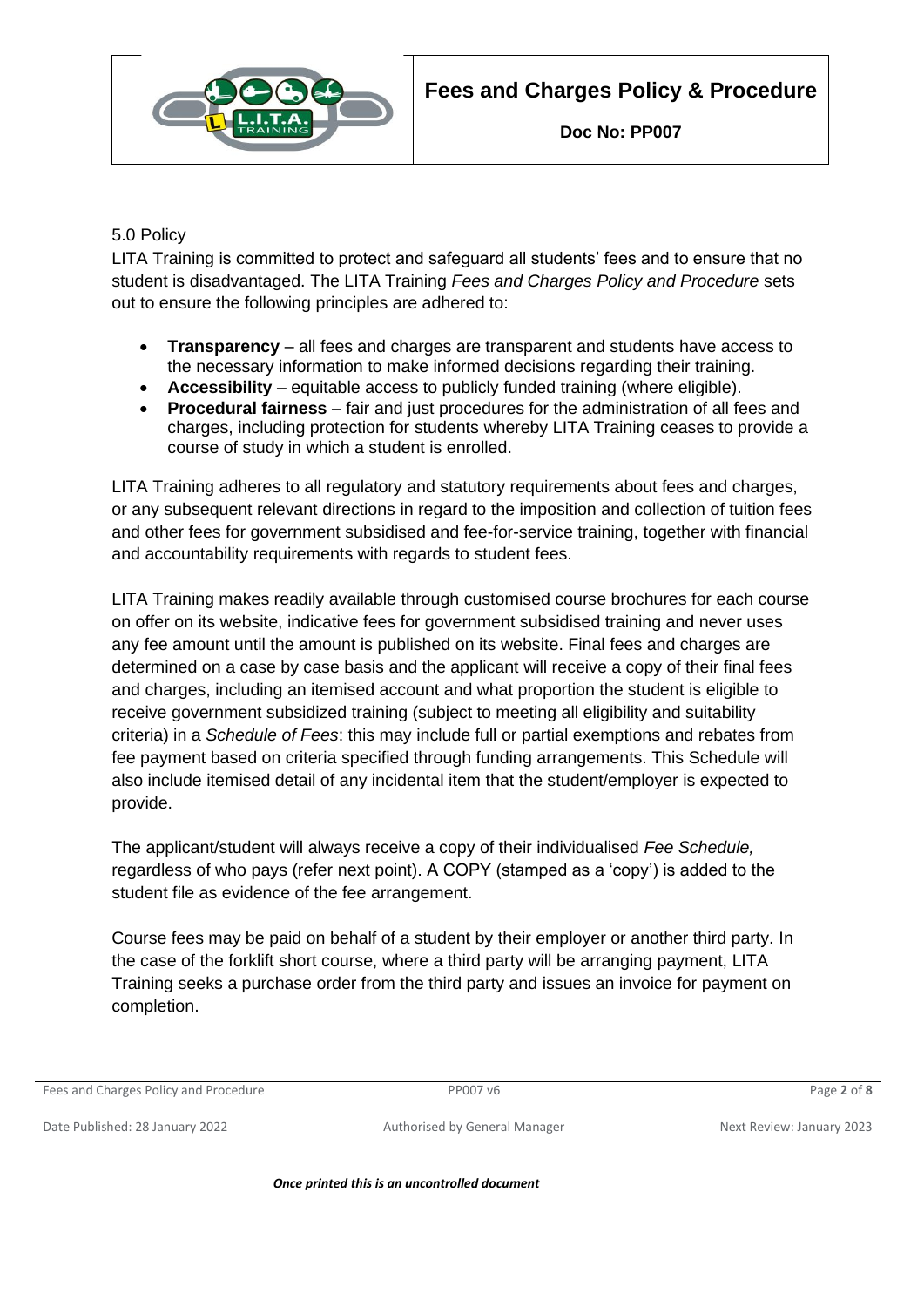

All fee for service students enrolling in a short course must pay their full fees up-front (never more than \$1,500).

LITA Training has in place the following payment policy for its various student cohorts:

- for short courses paid by the employer: invoice forwarded for payment to employer on Day 1 of the short course;
- for short courses paid by the individual: invoice forwarded prior to Day 1 of the short course and payment required prior to commencement;
- for full qualifications paid by the employer: and employee completes the qualification invoice forwarded to the employer at the completion of the course;
- for full qualification paid by the employer and employee does not complete the qualification: invoice forwarded to the employer at the point of student withdrawal for pro-rata fees incurred;
- for full qualification (Skilling South Australia) paid by the student (it is atypical for LITA Training to enrol a full fee-paying funded student): an invoice is issued on a quarterly basis in arrears of training; and
- for full qualification paid by the student (it is atypical for LITA Training to enrol a full fee-paying fee for service student): an up-front deposit of \$1,000 is required prior to enrolment with an up-front invoice issued, and the balance of the course paid in arrears of service delivery on a quarterly basis, not totalling more than \$1,500 per quarter
- For South Australian VET for Schools secondary students: an invoice is issued to the school for the collection of fees and never to the student or parent/legal guardian/s.

No up-front deposits are taken for any course unless it is a full fee-paying fee student.

The applicant/student will receive advice on the potential for fees to change during the student's course pre-enrolment, in line with this *Policy and Procedure*, within the Student Handbook and on the LITA Training website. This may be due to CPI increases, significant price changes to products and consumables that form part of the program which are out of LITA Training's control and/or in the case of domestic students subsidised through SA government funding, changes to the course SCH rate which impact on the overall course cost. Student will have the right to withdraw and seek a refund in these instances.

LITA Training course fees cover:

- tuition fees;
- course learning and assessment materials;

Fees and Charges Policy and Procedure PP007 v6 Page **3** of **8**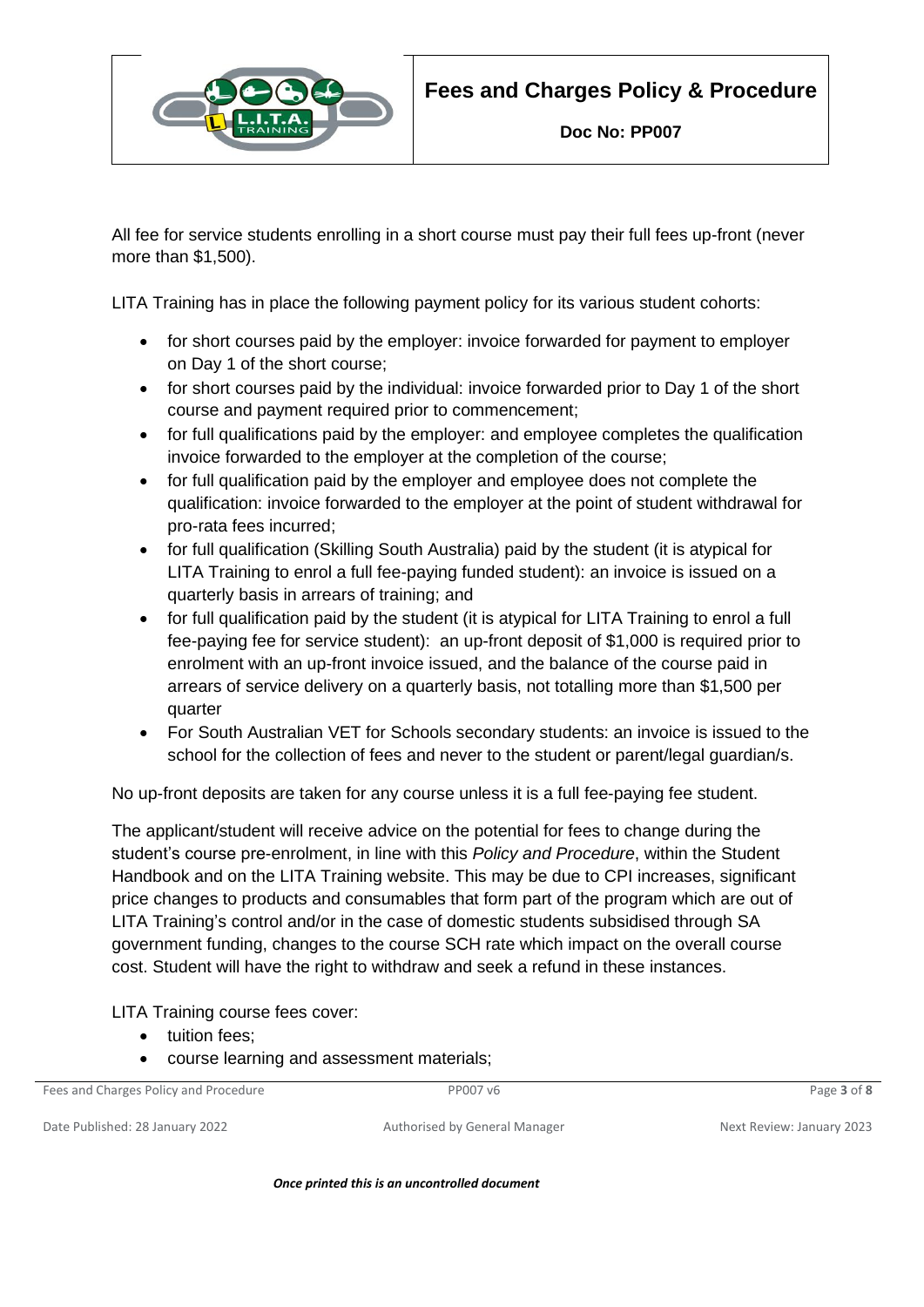

- conduct of assessments, and
- all other materials used to deliver the courses.

LITA Training also charges a non-refundable \$200 application fee for all new applications EXCEPT for those approved as an eligible Skilling South Australia or VET for Schools participant as well as those undertaking a fee for service short course, for example, ACHMOM213 Operate and maintain chainsaws. This fee covers all administrative and application verification activities.

In addition, to support high quality training services, LITA Training charges an additional fee to the employer over and above any Government subsidy, where relevant and as agreed by LITA, the industry association. In 2020, this fee is:

- LITA members incur a fee between \$850 \$1,200
- non-LITA Members incur a fee between \$1,700 \$2,400.

This fee is invoiced separately and directly to the employer.

LITA Training also charges a certification issuing fee for assessment only services. This fee is:

- LITA members incur a fee of \$60 per unit
- non-LITA Members incur a fee of &70 per unit.

When LITA Training collects student fees in advance, it will not collect more than \$1,000 as advance fee (pre-paid fee).

## 6.0 Procedure

The following procedures detail the steps required in every case, regardless of available funding and suitability, concessions or fee-for-service payments and/or whether a student or a third party is paying full or partial fees and charges on behalf of the student.

All course fees are made available on the individualised course brochures posted on LITA Training's website.

Course fees are always discussed with the client during the application process. As part of this application process, LITA Training ensures that the prospective student understands that any incidental charges, such as non-consumables which are kept by the student, are not part of the tuition fees; the purpose of the fees and charges; the total course liability to be

Fees and Charges Policy and Procedure **PP007** v6 **PP007** v6 **Page 4** of **8** Page 4 of **8**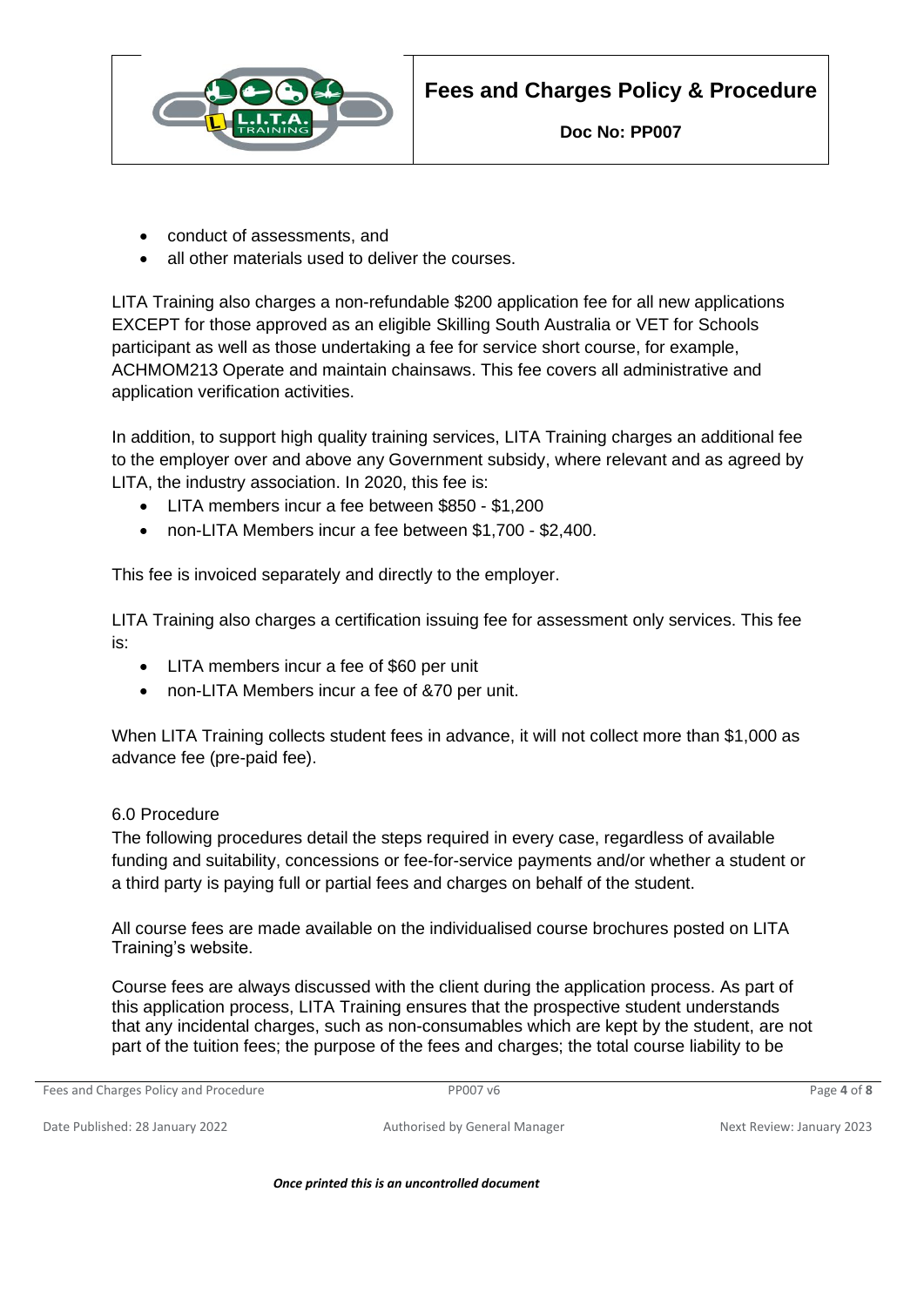

incurred as when as when and how the fees and charges are to be paid which may include through a third party eg employer or employment services agency.

The applicant acknowledges their understanding of LITA Training's terms and conditions of calculating and collecting fees through signing against the relevant Clause on the LITA Training's *Application and Enrolment Form*. This is reinforced and further clarified if required at the time of the student's enrolment.

LITA Training will supply each individual with a *Schedule of Fees*, being an itemised list of all fees and materials, and any other charges incurred as a requirement for the course, prior to enrolment. The Statement of Fees clearly indicates the actual tuition fee that the individual is being charged and all other charges associated with the course, inclusive of the \$200 application fee and the incidental items that the student/employer is expected to supply.

Where relevant, prior to the commencement of training, LITA Training will sight and retain copies of all documentation demonstrating an individual's eligibility for any tuition fee waiver/exemption granted for audit or review purposes and to meet record keeping requirements as required.

## **General Requirements for Calculation and Levying of Fees**

For each enrolment in a course or qualification, LITA Training will calculate a tuition fee on the basis of an amount for each scheduled hour of training. If a course is undertaken partly in one year and partly in a second or subsequent calendar year, tuition fees shall be calculated according to the fees applicable when the training is to be undertaken.

Where the applicant is eligible for South Australian government subsidised training, the relevant government funded tuition fees will be used to determine the amount. LITA Training will not charge tuition (or other) fees for an enrolment for a condition of the funding prohibits the imposition of a tuition or other fee to that applicant, based on their circumstances.

For VET for Schools students, LITA Training will only charge the set fee for each course, as approved by the Minister and recorded on Schedule 1a, Training Product Summary, Standard VET Agreement.

## **Fees Paid in Advance**

Prior to commencement of a course (which may be a short course), LITA Training does not accept payment of more than \$1,500 from a student. Following course commencement LITA Training collects further fees in advance if at any time the total amount paid for services yet to be delivered does not exceed \$1,000.

```
Fees and Charges Policy and Procedure PP007 v6 Page 5 of 8
```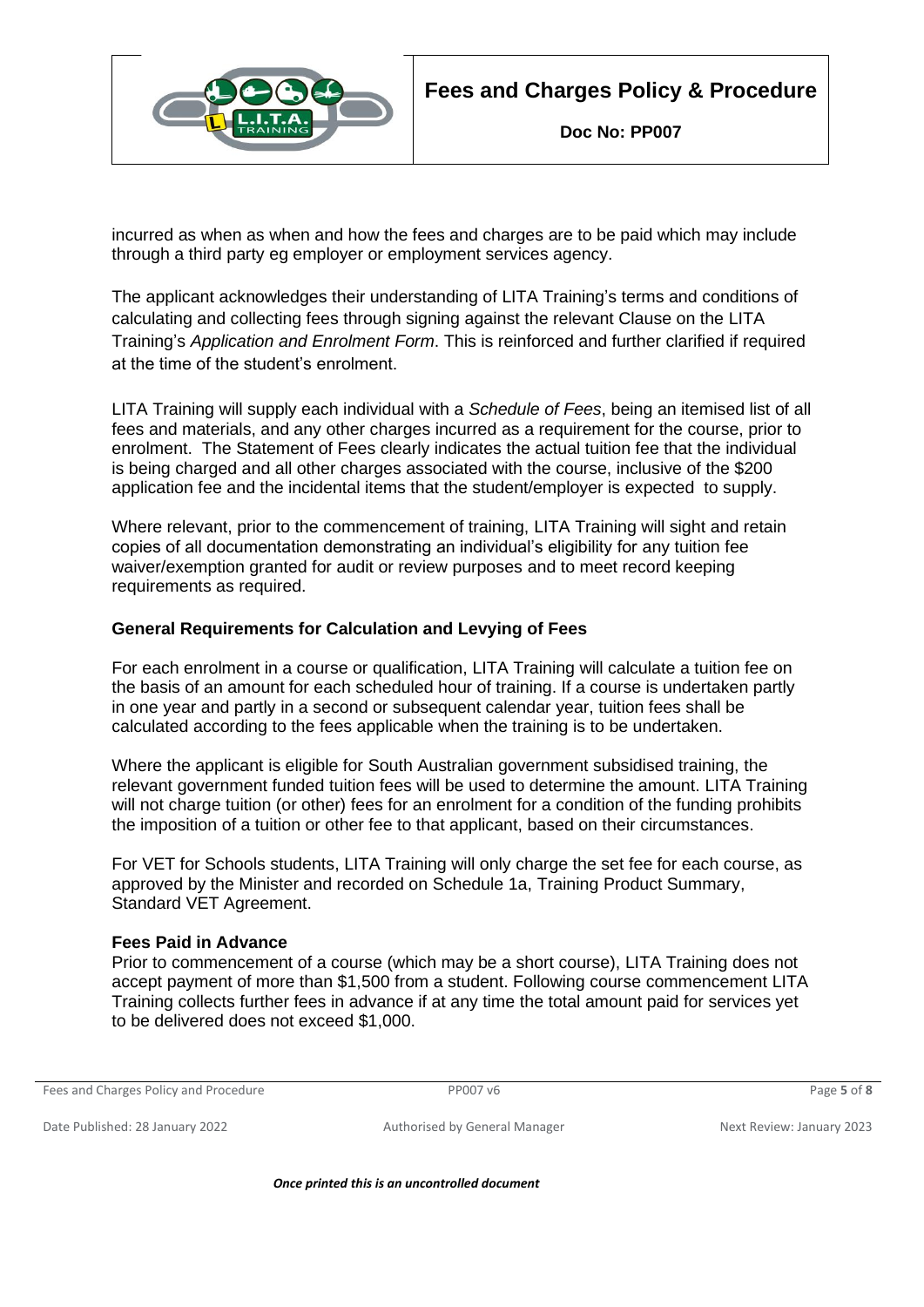



#### **Schedule of Fees**

The issuance of a Schedule of Fees is a requirement under both national and state regulatory authorities. Each student who enrols into a course/qualification will receive a Schedule of Fees.

The Schedule of Fees lists the qualification/skill set/stand-alone units being delivered, the estimated program duration, the total cost of the course plus any other fees incurred (for example Student incidental material costs).

It also informs of any government subsidy that will cover some or all of the tuition and /or other course fees.

The Schedule is individualised, taking into consideration the applicant/student's circumstances.

Once completed, a copy is printed for the student's file and a copy is provided to the applicant/student.

#### **Payment of Fees & Charges**

Course fees may be paid on behalf of a student by their employer or another third party. In the case of the forklift short course, where a third party will be arranging payment, LITA Training seeks a purchase order from the third party and issues an invoice for payment on completion.

Where the student is responsible for payment of the course fees, they my elect to pay required to pay their student fees either in full (in accordance with the fees in advance policy) or in line with a payment plan and usually through a direct debit arrangement agreed by the student.

Where students are unable to pay in a timely manner, they will be encouraged to notify LITA Training's General Manager to discuss alternative options.

Where an employer or third party is responsible for payment of the course fees, an invoice will be provided by LITA Training on a mutually agreed payment cycle. This has been confirmed in writing between both parties as part of the enrolment process.

In the instances of the VET for Schools program, LITA Training will issue an invoice to the home school, set at the government approved fee for each enrolled student (refer to Schedule 1a Training Product Summary, Standard VET Agreement). LITA Training will ensure that the invoice contacins all relevant information required by the home school and will forward the invoice to the home school's address, as provided by the home school.

The home school is required to pay the invoice within 30 days of receipt of an accurate invoice.

Fees and Charges Policy and Procedure PP007 v6 Page **6** of **8**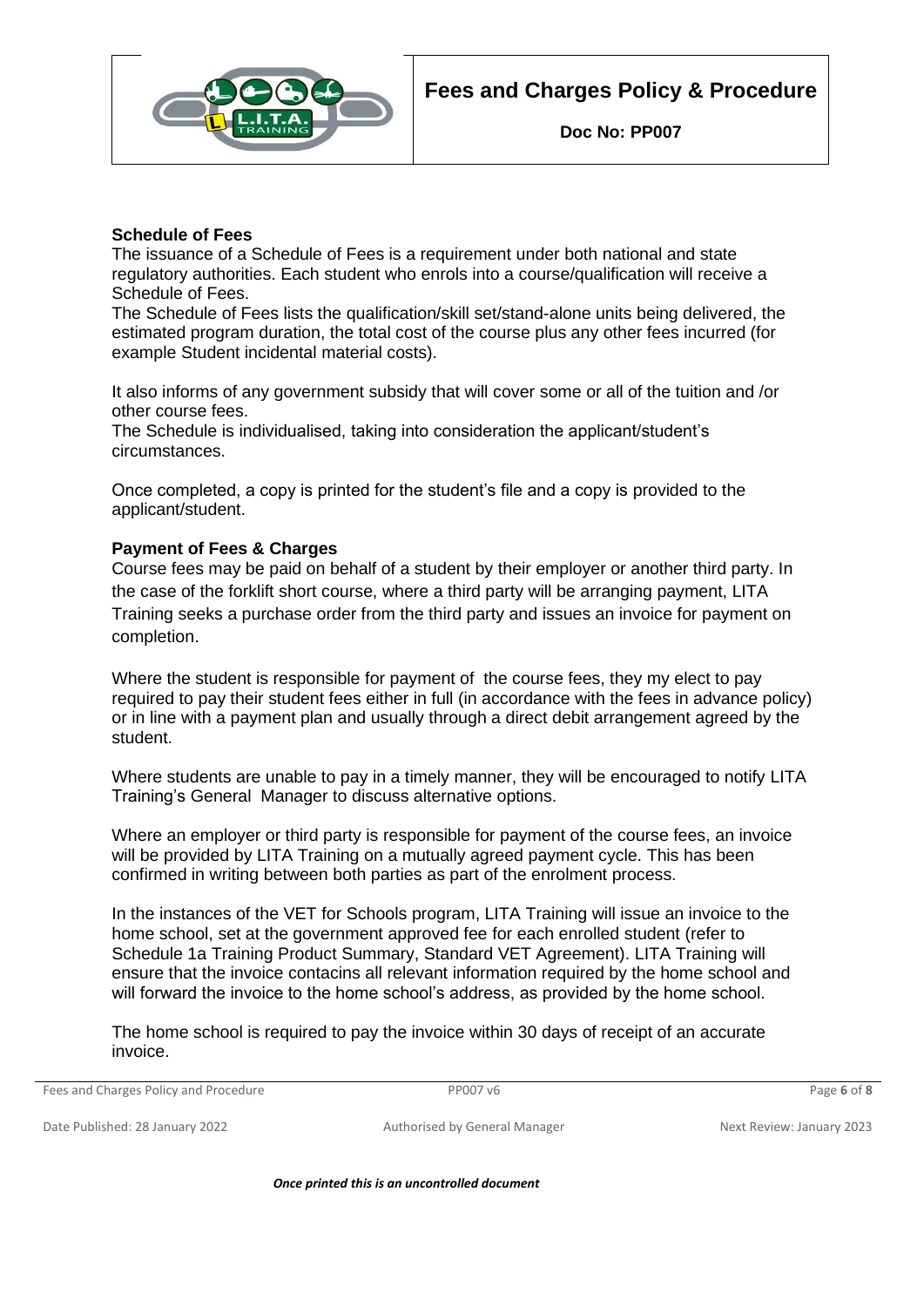



In the event of a disputed amount, the home school must pay the undisputed amount and notify LITA Training of their concerns. LITA Training and the home school will work in good faith and endeavour to resolve any disputes in relation to any discrepancy promptly.

## **Exemptions in the case of Hardship**

LITA Training may apply full exemption or a reduction from the fee where payment of this fee would cause extreme financial hardship to the student, but only at the time of the participant's enrolment and by advising LITA Training's General Manager in writing. All requests will be considered within 3 business days by LITA Training's General Manager and the outcome issued in writing. Exemptions are at the discretion of LITA Training's General Manager.

However this exemption does not apply to students undertaking a Skilling South Australia subsidised program, as LITA Training is not permitted to waive nor pay any course fees.

LITA Training's *Complaints and Appeals Policy & Procedure* is available to any applicant that wishes to appeal about the outcome of an application for a fee excemption under financial hardship.

## **Withholding of Certification**

LITA Training will withhold the issuing of qualification certification in the event that a student or a third party has not paid the due fees.

## **Evidence of Fee Payment**

Where LITA Training collects course fees, it retains evidence of its collection.

## **Refunds of Fees**

LITA Training considers refunds in accordance with its *Student Withdrawals, Cancellations, Suspension and Refunds Policy and Procedure*, inclusive of all funded/subsidised students eg VET for Schools students.

## 7.0 Forms and Records

The following forms should be used in conjunction with this procedure:

- FORM Application and Enrolment
- FORM Credit Transfer and RPL/RCC Application
- FORM Complaint Lodgement
- FORM RTO Decision Appeal
- TEMPLATES Schedule of Fees (various in Schedule of Fee subfolder)
- SUPPORTING DOCUMENT Course Brochure (individualised for each course on offer)

Fees and Charges Policy and Procedure PP007 v6 Page **7** of **8**